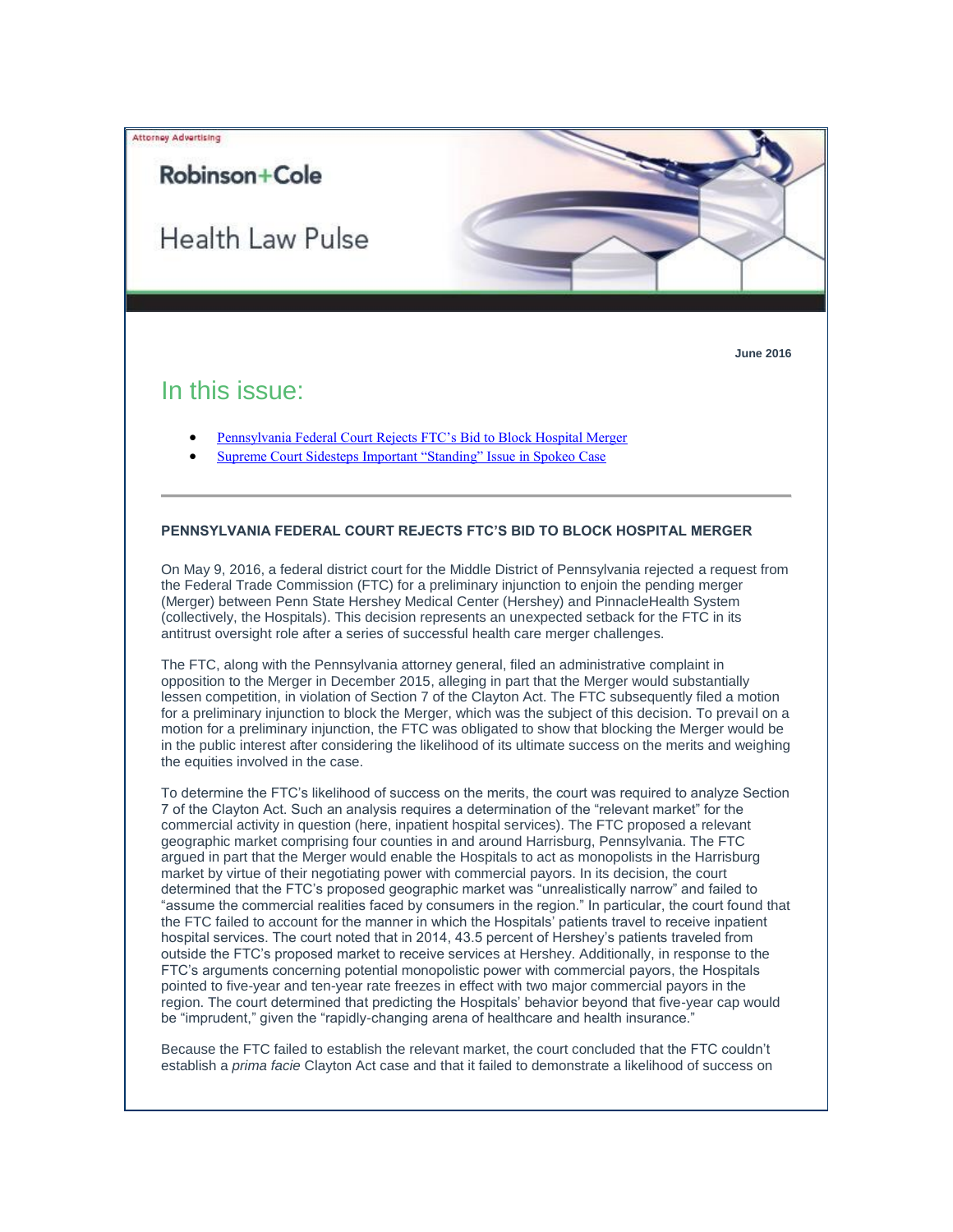the merits. Consequently, the court denied the FTC's request for injunctive relief. However, despite its finding concerning the FTC's likelihood of success on the merits, the court continued to also balance the equities present in the Merger, the second prong of its preliminary injunction review.

The court discussed a number of equitable considerations that underlie hospital mergers, as part of its analysis of whether the FTC's alleged anticompetitive effects of the Merger outweighed the Hospitals' procompetitive arguments. The court concluded that the efficiencies delivered by the Merger "provide beneficial effects to the public, such that equitable considerations weigh in favor of denying the injunction." Since the passage of the Affordable Care Act in 2010, health care organizations have repeatedly argued that health care reform efforts incentivize consolidation among providers to enable more efficient delivery of care. This court's endorsement of the so-called "efficiencies defense" in support of the Merger is contrary to previous court holdings in recent health care merger cases (see for example, [here](http://t2806904.omkt.co/track.aspx?id=402|2AD478|6F10|54A3|114F|0|1FBC|1|2108E907&destination=http%3a%2f%2fwww.rc.com%2fnewsletters%2f2015%2fupload%2fLegal-Update_Health-Law-Pulse_2-25-15.pdf%3futm_source%3dVocus%26utm_medium%3demail%26utm_campaign%3dRobinson%2b%2526%2bCole%2bLLP%26utm_content%3dBHC%2b%2bPulse%2b%2b6316&dchk=72DFE56D)). Therefore, the court's decision in this case may portend an increased willingness on the part of courts to consider health care organizations' efficiencies arguments in support of consolidating transactions.

Following the court's rejection of its preliminary injunction request, the FTC petitioned the United States Court of Appeals for the Third Circuit for review of the decision. The Third Circuit has subsequently agreed to temporarily extend a stay that prevents the Merger from proceeding until the Third Circuit hears an expedited appeal filed by the FTC and Pennsylvania. As a result, it is still uncertain whether the Hospitals will be able to proceed with the Merger, but it appears that, regardless of the outcome, the Merger is likely to have a significant impact on health care consolidation. As a result, Robinson+Cole's [Health Law Group](http://t2806904.omkt.co/track.aspx?id=402|2AD478|6F10|54A3|114F|0|1FBD|1|2108E907&destination=http%3a%2f%2fwww.rc.com%2fpractices%2fHealthLaw%2f%3futm_source%3dVocus%26utm_medium%3demail%26utm_campaign%3dRobinson%2b%2526%2bCole%2bLLP%26utm_content%3dBHC%2b%2bPulse%2b%2b6316&dchk=23F6DE98) will continue to closely follow and report on this case.

## <span id="page-1-0"></span>**SUPREME COURT SIDESTEPS IMPORTANT "STANDING" ISSUE IN SPOKEO CASE**

On May 16, 2016, the United States Supreme Court (Court) issued its [decision](http://t2806904.omkt.co/track.aspx?id=402|2AD478|6F10|54A3|114F|0|1FBE|1|2108E907&destination=http%3a%2f%2fwww.supremecourt.gov%2fopinions%2f15pdf%2f13-1339_f2q3.pdf&dchk=21F297C0) in *Spokeo v. Thomas Robins*, a closely followed case with implications for all companies that receive or maintain consumer data. In *Spokeo*, the Court was asked to determine whether violation of a statutory right constitutes a sufficient "injury-in-fact" to confer "standing" to bring suit in federal court under Article III of the Constitution.

To have jurisdiction to file suit in federal court, a plaintiff must demonstrate standing, in part by showing that the plaintiff has suffered an injury-in-fact. In cases involving data breaches, a question has arisen as to whether the mere fact that personal data may have been exposed in a breach qualifies as an injury-in-fact sufficient to confer standing. *Spokeo* thus posed an issue of significant importance to health care entities and other companies that receive, maintain, or are otherwise responsible for consumer data.

In a 6-2 decision authored by Justice Alito, the Court avoided directly answering this question by finding that the Ninth Circuit's analysis of the injury-in-fact requirement for standing was incomplete. Specifically, the Court determined that the Ninth Circuit's analysis overlooked the requirement that an injury-in-fact must be concrete (as well as particularized). In reaching this conclusion, the Court noted that a concrete injury must actually exist (that is, a de facto injury) to confer standing, although the injury need not necessarily be tangible. The Court continued, however, to caution that the Court's holding did not mean that "the *risk* of real harm cannot satisfy the requirement of concreteness" (emphasis added).

Following the *Spokeo* decision, it is not yet certain whether the Court will accept suits—including class-action suits—alleging statutory violations related to data breaches or similar violations of statutory rights. Robinson+Cole's [Health Law](http://t2806904.omkt.co/track.aspx?id=402|2AD478|6F10|54A3|114F|0|1FBF|1|2108E907&destination=http%3a%2f%2fwww.rc.com%2fpractices%2fHealthLaw%2f%3futm_source%3dVocus%26utm_medium%3demail%26utm_campaign%3dRobinson%2b%2526%2bCole%2bLLP%26utm_content%3dBHC%2b%2bPulse%2b%2b6316&dchk=23F6DE98) and [Data Privacy + Security](http://t2806904.omkt.co/track.aspx?id=402|2AD478|6F10|54A3|114F|0|1FC0|1|2108E907&destination=http%3a%2f%2fwww.rc.com%2fpractices%2fDataPrivacySecurity%3futm_source%3dVocus%26utm_medium%3demail%26utm_campaign%3dRobinson%2b%2526%2bCole%2bLLP%26utm_content%3dBHC%2b%2bPulse%2b%2b6316&dchk=6BC5E8E3) Groups will continue to monitor the *Spokeo* case and will report on any further developments.